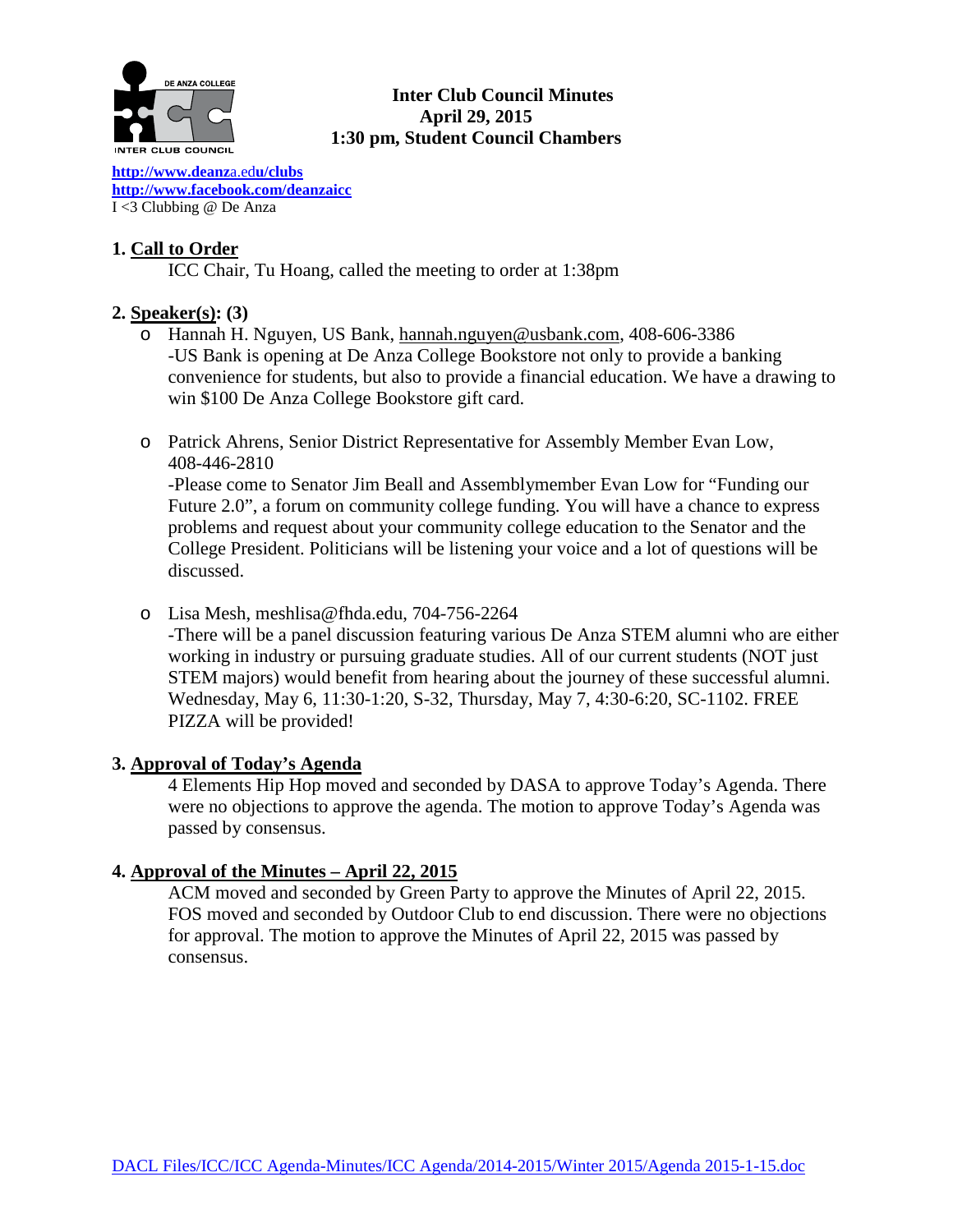## **5. Club(s) on Probation:**

### **Missed Spring 2015 Welcome Week: (5)**

300! Bowling Club, Elite Dance Club, T-Tennis Club will be off Probation at the end of the ICC Mtg if they attend ICC Mtg on 4/29,

DECA will be off Probation at the end of the ICC Mtg. if they attend ICC Mtg on 4/29, 5/6,

SWAG Script Writers Group will be off Probation at the end of the ICC Mtg. if they attend ICC Mtg on 4/29,

IYF will be off Probation at the end of the ICC Mtg. if they attend ICC Mtg on 4/29, 5/6.

## Missed Spring 2015 Club Day: (7)

Economics Club, Math Club, Physics, SEC, SWAG Script Writers Group, Off Campus, WITHUS will be off Probation at the end of the ICC Mtg on May 13. If they attend ICC Mtg on  $4/29$ ,  $5/6$ ,  $5/13$ 

## **6. Club(s) on Trial: (4)**

Happiness Club, Young Americans for Liberty, Muslim Students Association (MSA), must have a New Club Orientation Mtg no later than Tues. May 12, PUSO must have a New Club Orientation Mtg no later than Tues. May 19

### **7. New Club(s): (3)**

The Helping Hands, Women and Minorities Who Code will each receive a one time allocation of \$100.00.

UNICEF De Anza (Reactivated has funds of \$3083.27 will be returned back to club

### **8. Inactive Club(s): (4)**

Clubs Missed Welcome Week Info Tent and Club Day – 2 Probations: Badminton, Ballet Folklorico, Cycling Dons, Psychology

### **9. Number of Active Clubs: (68)**

### **10. Calendars**

## **10.1 ICC/Club Calendar of Events as of 4/28/15**

 Information is from the Event Planning Request Form (New Information in Bold/ \* Money collected)

- May 1,8,15 Scanning Korean Movies hosted by KSA 11:30 am 3:30 pm FOR3
- May 14 Spring Carnival 11:00 am 1:00 pm Main Quad
- May 21  $2^{nd}$  Annual Healing Traumatic Memories with Fr Michael Lapsleg hosted by Inclusability – 1:30 pm – 3:30 pm – Conference Room B
- May 23 Culture show hosted by  $VSA 6:00 \text{ pm} 10:00 \text{ pm} \text{VPAC}$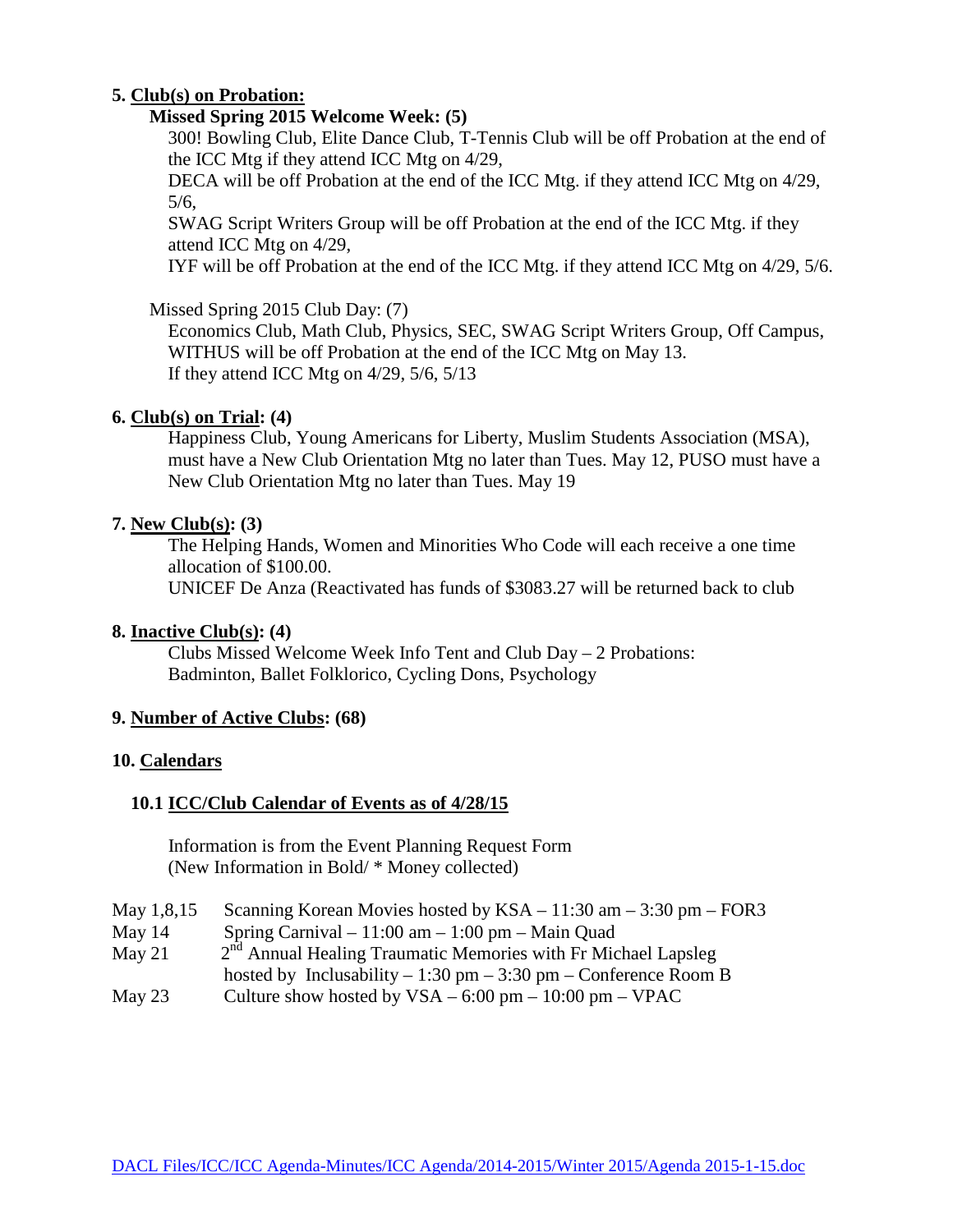## **10.2 DASB Calendar of Events as of 4/28/15**

Information is from the Event Planning Request Form (New Information in Bold/ \* Money collected)

May 7 Screening of "To Light a Candle" documentary  $-1:30 \text{ pm} - 3:30 \text{ pm} -$ Conference Room B

### **11. ICC/Club Account Balance Status (New Information in Bold) (As of 4/28/15)**

| Club/ICC Allocation Account            | (#41-54730)      | \$5,093.19  |
|----------------------------------------|------------------|-------------|
|                                        |                  |             |
| <b>ICC Allocation-New Club Account</b> | $(#41-54720)$    | 500.00      |
| <b>ICC Emergency Relief Account</b>    | $(#44-4289)$     | \$3,016.84  |
| <b>ICC Events Award Account</b>        | $(\#41 - 54600)$ | \$5,100.00  |
| <b>ICC Inactive Hold</b>               | $(\#44 - 4300)$  | \$6,827.93  |
| <b>ICC Scholarship Account</b>         | $(\#44 - 4310)$  | \$12,333.27 |
| ICC.                                   | $(#44-4320)$     | \$2,491.85  |
|                                        |                  |             |

#### **12. Business**

## **12.1 Club Budget Request**

DASA moved and seconded by Outdoor Club to approve ICC's request of \$1,000 from the Club/ICC Allocation Account #41-54730 to the ICC Special Projects #41-54320-6420 for a Shure UR2 / SM58-H4 Handheld Wireless Microphone Transmitter with SM 58 Head for usage in Conference Rm A/B, Campus Center that will be available for check out when a club has an event in the evening. 4 Elements Hip Hop moved and seconded by Green Party to end discussion. Discussion ended by consensus. There were no objections for approval. The motion to approve ICC's request of \$1,000 from the Club/ICC Allocation Account #41-54730 to the ICC Special Projects #41-54320-6420 for a Shure UR2 / SM58-H4 Handheld Wireless Microphone Transmitter with SM 58 Head for usage in Conference Rm A/B, Campus Center that will be available for check out when a club has an event in the evening, was passed by consensus

### **12.2 Emergency Relief Fund #44-4289**

The De Anza Network moved and seconded by DASA to approve ICC's request of \$500 from the ICC Emergency Relief Account #44-4289 to Save The Children organization to provide assistance to the Children in Nepal due to the Earthquake. ETC moved and seconded by Team HBV to end discussion. Discussion ended by consensus. There were no objections for approval. The motion to approve ICC's request of \$500 from the ICC Emergency Relief Account #44-4289 to Save The Children organization was passed by consensus

### **12.3 Club Day Evaluation & Awards**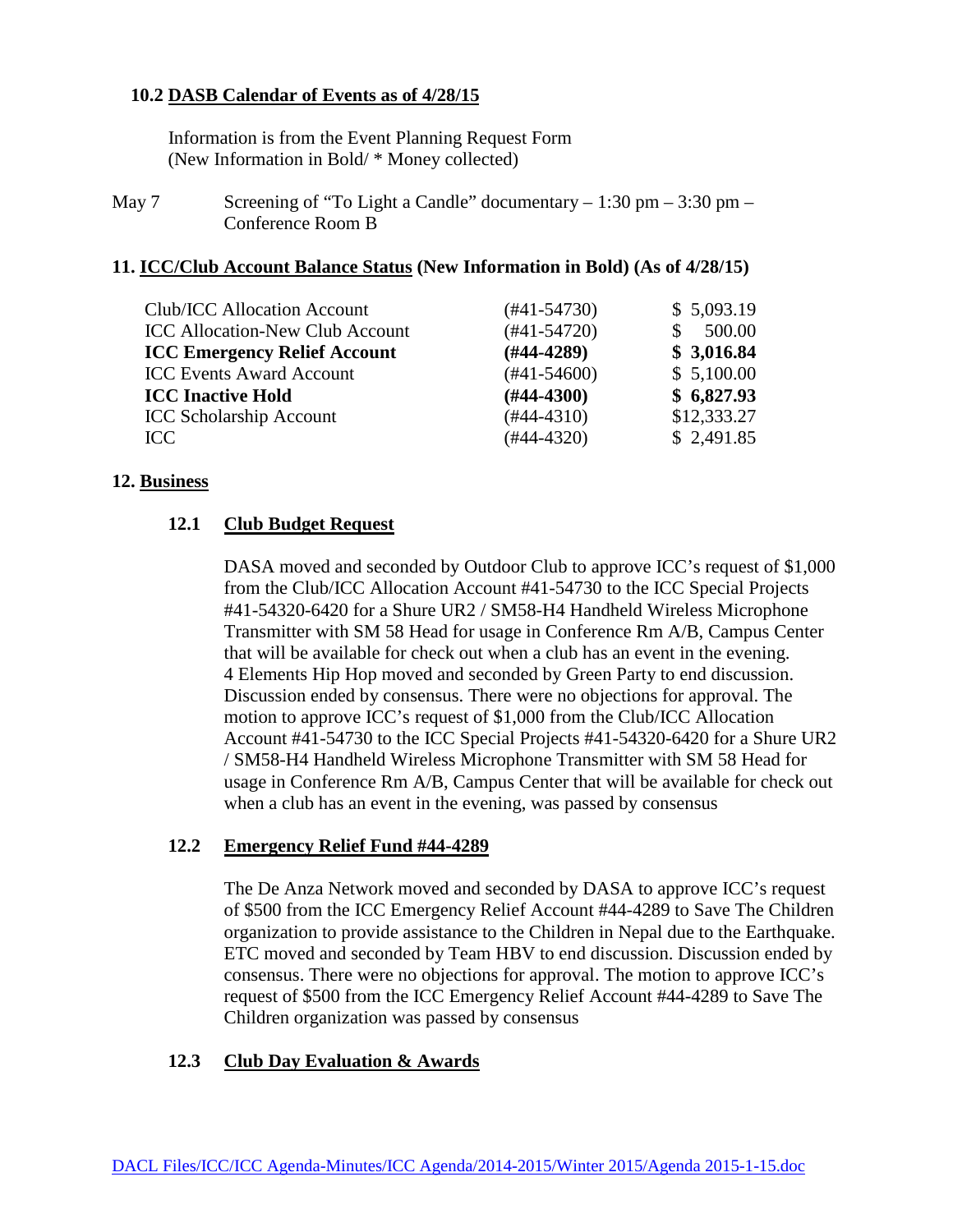ICC Chair of Programs, Raisa Hernandez, conducted the Club Day Evaluation and Suggestions:

- Club Day went well and clubs recruited students.
- 4 Elements Hip Hop DJ-ing was great. It is great to have a club be a DJ for Club Day.
- We need more of diverse forms of Club Entertainment other than singing and dancing. For example, clubs related to the engineering can show their cool machines for the Club Day Entertainment.

If you have any more suggestions, feel free to send an Email it to La Donna [\(ICCAdvisor@deanza.edu](mailto:ICCAdvisor@deanza.edu) or yumorikakuladonna@deanza.edu)

Congratulations to:

Best Decorated (3@ \$100) Circle K winning \$100 ISV, VSA, and PISO tied for \$66.66 each

Best Spirited (3@ \$100) 4 Elements Hip Hop, LEAD, and The De Anza Network for winning \$100 each

Best Performance (4@ \$100) K-Pop Dance, DSA, VSA, and DeAnthro for winning \$100 each

### **12.4 De Anza Open House Drawing 6@50**

-Clubs who participated: APASL, CCPC, eSports, InterVarsity Christian Fellowship, TSA, LEAD, Outdoor, Ultimate Layout, Developers' Guild

Congratulations to APASL, eSports, InterVarsity Christian Fellowship, TSA, Ultimate Layout, Developers' Guild for winning the drawing for \$50 each

### **12.5 Club Introductions**

- Club Purpose, Club meeting time, Coming Event

List of Clubs who gave information – ACE, CSA, De Anthro, DECA, ETC, eSports, FOS, Green Party, HKSA, Inclusability, ISV

-Clubs who submitted written information

Active Community Engagement Club (ACE) Provide accessible community service activities every week, as well as to foster campus and community awareness. Club Meetings on every Friday from 10:30 am – 11:30 am in ADM 1.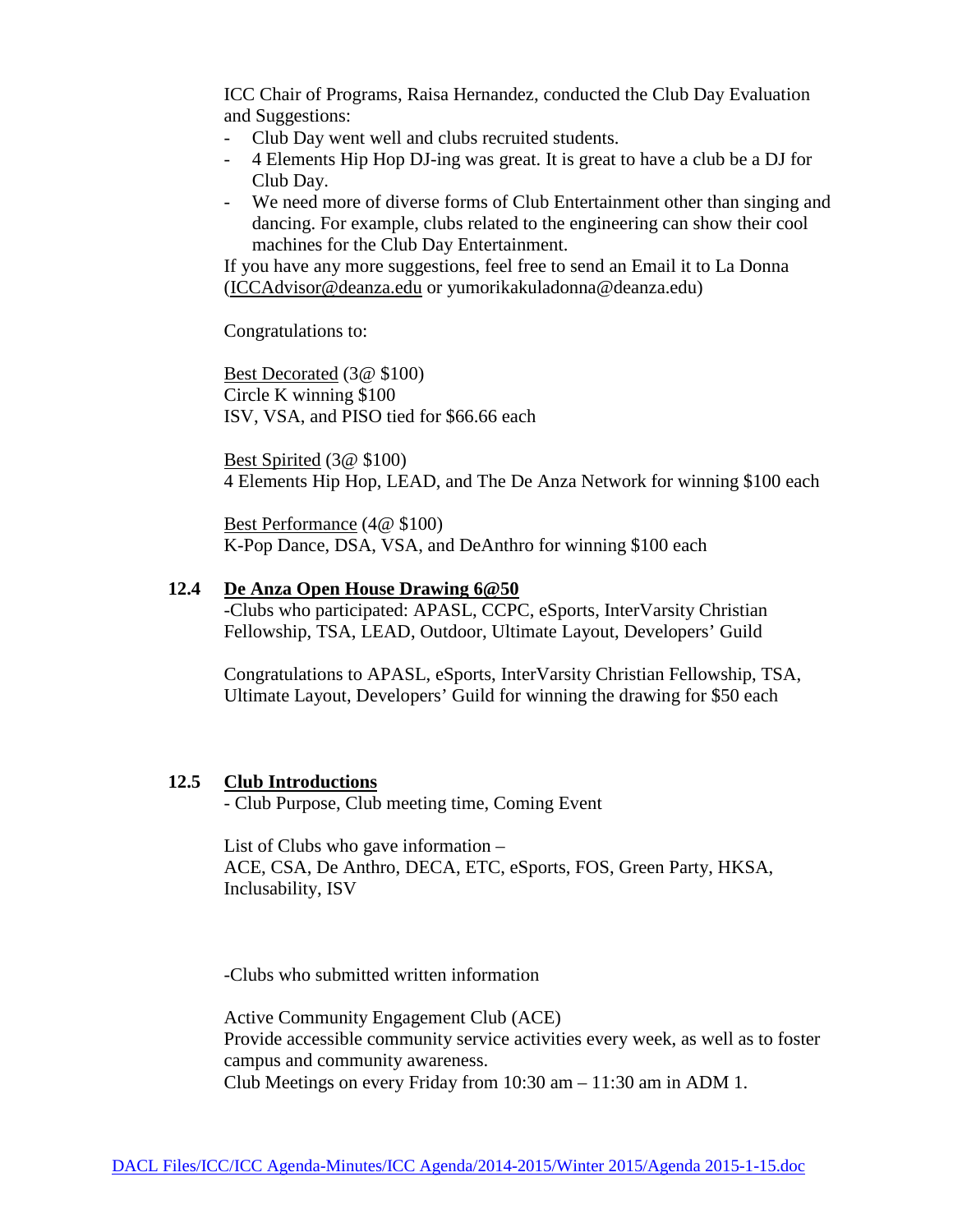DeAnthro

An anthropology club designed to meet the interests of students include cultural, linguistic, archaeological, and physical. We strive to create exiting opportunities to travel, learn, ans volunteer.

Club Meeting on Mondays 1:00 pm – 1:50 pm at MLC room 101

## ETC

We provide an engineering environment and to provide some experiences in the engineering field

Club Meetings on every Friday in S-48, 2:30 pm

## **13. Reports:**

ICC Chairperson: Tu Hoang

- 1. Thank you for coming out and tabling in Club Day last weekand the Open House for high school students last Saturday! It was amazing and a lot of fun! And thank you for hashtag deanzaicc on Instagram. Please continue to hashtag for any event in De Anza campus.
- 2. Don't forget to apply for ICC scholarship. The deadline is tomorrow. Please hurry!!

ICC Chair of Finance: John Hong

- 1. Thank for those clubs who were helping on the club day.
- 2. 4 Elements will get \$100 award for being the DJ on the club day.
- 3. I will transfer unused funds of \$90 from Circle K #41-54135-5214, \$52.12 from The De Anza Network #41-54449-4013, \$150.00 from DECA #41-54169-4013 for a total of \$292.12 back to the Club/ICC Allocations #41-54730

ICC Chair of Programs: Raisa Hernandez

1. Hey Clubs! Please sign up to become volunteers for Spring Carnival on May 14 11:00 am – 1:00 pm helping operate a carnival game or wearing a costume and get a chance to win \$50 drawing.

ICC Chair of Marketing: Judy Chan

- 1. I miss Club Day Spring 2015 and look forward to the next one.
- 2. Please follow our Instagram and Snapchat (Acct Name: deanzaicc). You follow us, we follow back  $\odot$
- 3. Spring Carnival is coming, please help us to promote by telling your friends.

ICC Advisor: La Donna Yumori-Kaku

1. Club Day: GREAT Job! It always exciting to see what clubs come up with for Club Day. I saw some clubs without a club banner. I'd like to suggest that clubs request funds for a club banner if you don't have one. Fill out the ICC Budget Form that is signed by 2 club officers and club advisor and attach the printout of your club's #44 account balance sheet (#1 on the ICC Literature Rack, located outside the Office of College Life) and come to the ICC Agenda Meeting on Mondays between 1:30PM-2:25PM in the Student Council Chambers "B/C".If you need help with the form or have questions, see one of the ICC officers or myself.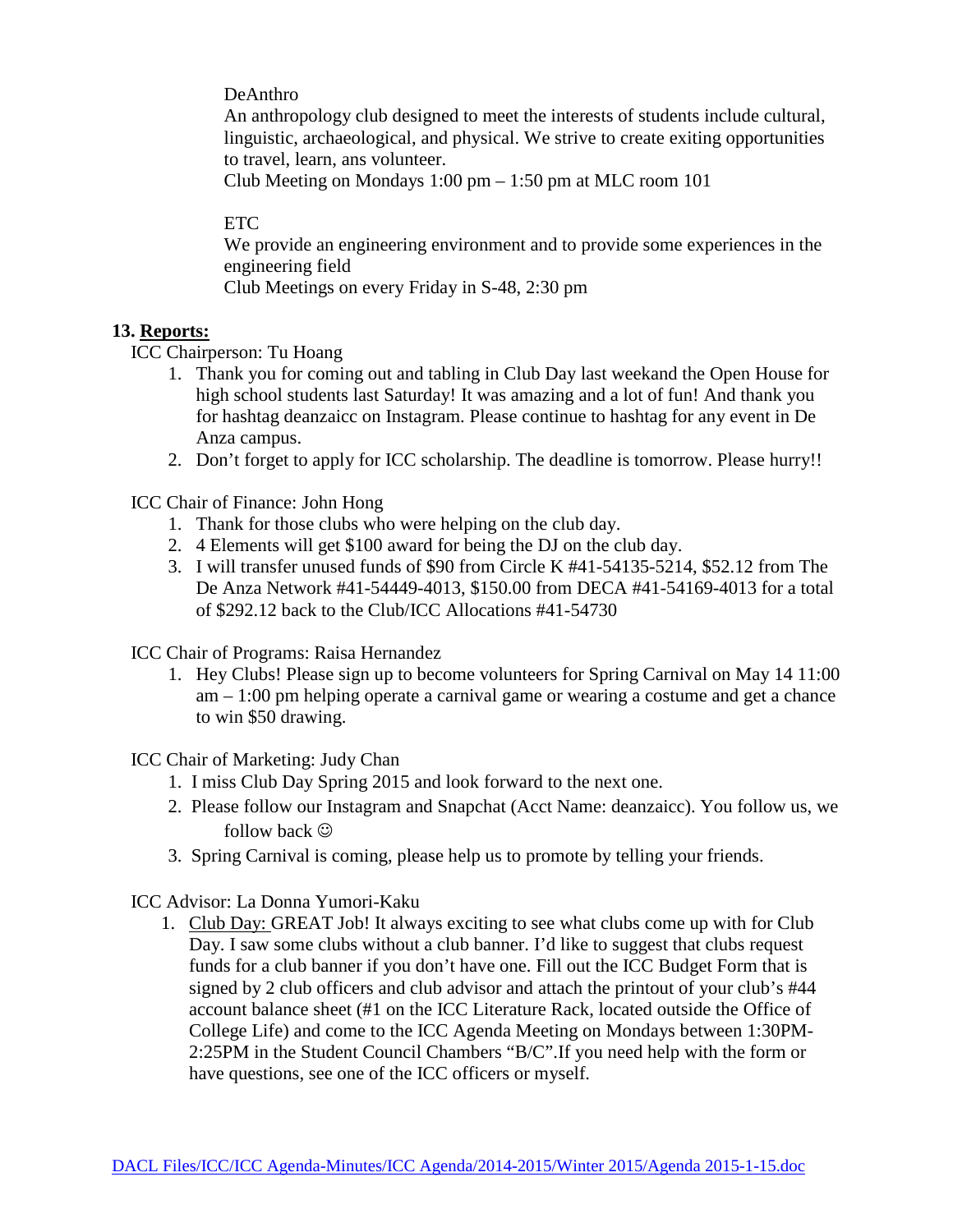- 2. Printing Official Club Business will only be done by asking the College Life Front Desk for your printouts. Anything that is not club business will be shredded.
- 3. ICC/Club Financial Rosters: Club officers listed in the club constitution need to match the club officers listed on the ICC/Club Financial Roster. The club needs to go by the club constitution not on past practice. Please update the club constitution if there has been club officers changes. The current club constitution is on the De Anza club web site. www.deanza.edu/clubs
- 4. Posting Club Event Flyers: All club flyers must have the name of the club on the flyer. Please bring the 10 flyers to the Office of College Life Office to be stamped for approval. Please use Painter's tape (blue tape) or stapler. Please do not use packaging tape and post on painted walls, trees, poles etc. (Not a legal posting area) Please post on bulletin boards. Also, please have the club name on the flyer.
- 5. Dance Tickets, Earn \$\$\$!: Just Like A ( image of a star) Dance tickets to sell will be distributed after the next ICC Meeting on Wed. May 6 or see me during my ICC office hours (Tu 10:30 am – 11:20 am & 3:30 pm – 4:30 pm, W 9:30 am – 11:20 am) or during the ICC Agenda Meeting on Monday at 1:30 pm – 2:25 pm or please request a date / time to meet me for tickets by sending an email with the date / time.
- 6. Time Off: I will be going to a conference in Ontario, CA on Fri. May 10. Please plan accordingly.

## **14. Announcements**

- Inclusability: May4<sup>th</sup> Be with you May 4 2015, 12:30 pm 3:30 pm, Santa Cruz Room May the 4<sup>th</sup> be with you. Celebrate Star Wars Day. Showing YODA LEGOS Videos.
- Inclusability: De Anza Food M-F on Campus, Seminar Building Food For Students
- SFJ/Green Party: May Day Prequec April 30 2015, 11:30 am 1:30 pm, Patio Stage Richard Hansen of Faculty ASSN & Ellen Rollins of SEIU Chair of people with disabilities caucus on "Nothing About Us Without Us". Friday May 1 March story & King

## **15. Roll Call**

| <b>Active Club</b>                               | <b>Present</b> | Absent | Probation.<br>Р | Probation.<br>$\mathbf{A}\mathbf{B}$ |
|--------------------------------------------------|----------------|--------|-----------------|--------------------------------------|
| 300! Bowling Club                                |                |        | Δ               |                                      |
| <b>4 Elements Hip Hop Club</b>                   |                |        |                 |                                      |
| <b>Active Community Engagement Club</b><br>(ACE) |                |        |                 |                                      |
| <b>Anime Club</b>                                |                |        |                 |                                      |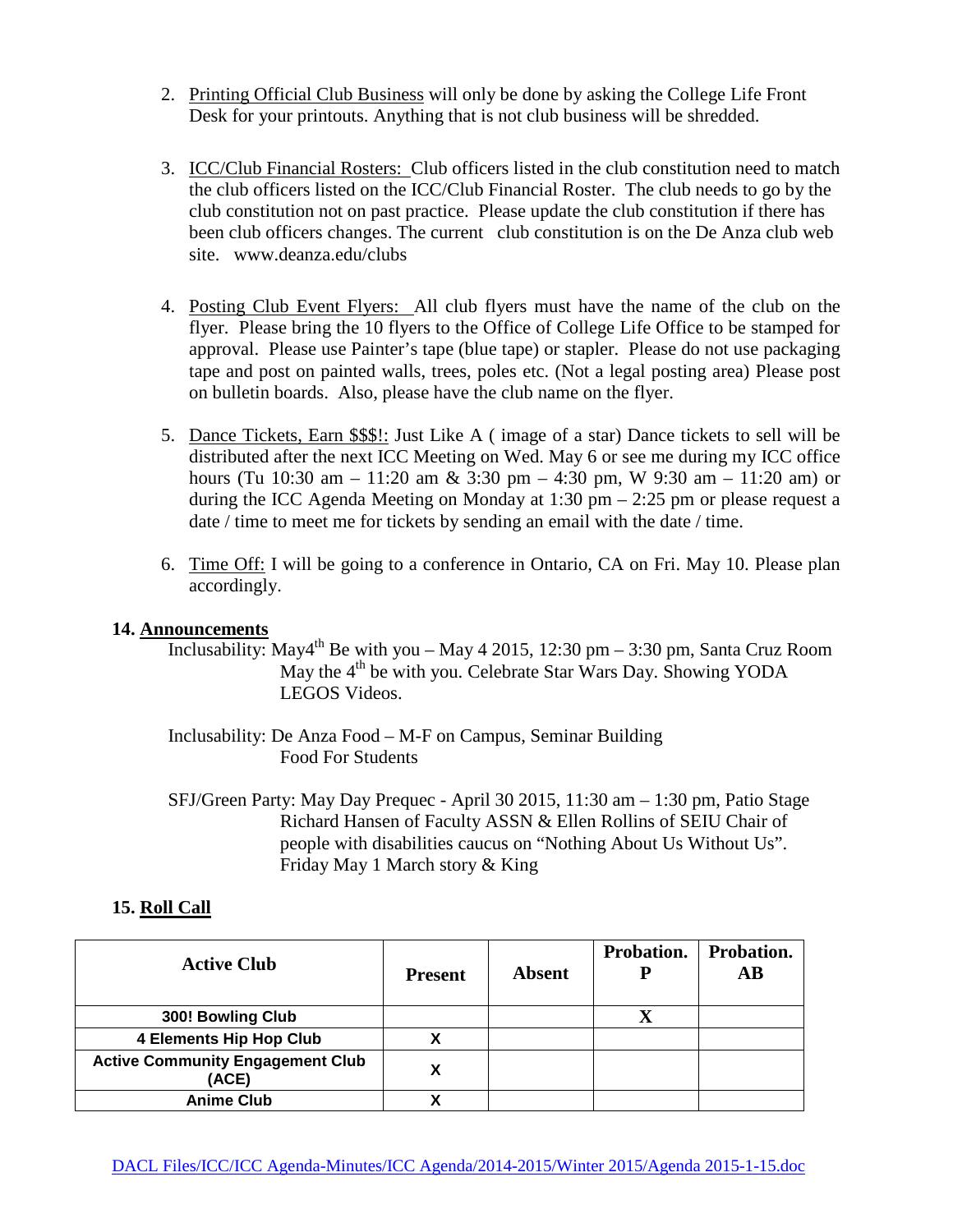| Apple-N-Droid                                                  |                           | $\pmb{\mathsf{X}}$      |   |  |
|----------------------------------------------------------------|---------------------------|-------------------------|---|--|
| <b>Asian Pacific American Students for</b>                     |                           |                         |   |  |
| <b>Leadership (APASL)</b>                                      | X                         |                         |   |  |
| <b>Association of Computer Machinery</b><br>(ACM)              | X                         |                         |   |  |
| <b>Auto Technology</b>                                         | X                         |                         |   |  |
| <b>Cheer and Dance Team</b>                                    | $\mathbf x$               |                         |   |  |
| <b>Chinese Student Association (CSA)</b>                       | X                         |                         |   |  |
| <b>Christians on Campus 7/12</b>                               |                           | X                       |   |  |
| Circle K 4/16/15                                               | X                         |                         |   |  |
| <b>Cross Cultural Partners Club (CCPC)</b>                     | $\boldsymbol{\mathsf{X}}$ |                         |   |  |
| <b>DeAnthro 11/7/15</b>                                        | $\boldsymbol{\mathsf{X}}$ |                         |   |  |
| <b>DECA 6/28/15</b>                                            |                           |                         | X |  |
| <b>Desi Student Association (DSA)</b><br>6/30/15               | X                         |                         |   |  |
| Developers' Guild 4/27/15                                      | X                         |                         |   |  |
| Economics Club 6/3/15                                          |                           |                         | X |  |
| Elite Dance Club 3/31/15                                       |                           |                         | X |  |
| <b>Engineering Technology Club (ETC)</b><br>6/10/15            | X                         |                         |   |  |
| eSports Club 5/27/15                                           | X                         |                         |   |  |
| <b>Fellowship of Overseas Students</b><br>(FOS) 3/27/15        | X                         |                         |   |  |
| Film Society 9/30/15                                           |                           | X                       |   |  |
| Grace Fellowship 6/26/15                                       |                           | $\overline{\mathbf{x}}$ |   |  |
| Green Party 5/15/16                                            | X                         |                         |   |  |
| <b>Hong Kong Students Association</b><br>(HKSA) 10/2/15        | X                         |                         |   |  |
| Inclusability 5/22/15                                          | X                         |                         |   |  |
| <b>International Student Volunteers (ISV)</b><br>3/28/16       | X                         |                         |   |  |
| <b>International Youth Fellowship (IYF)</b><br>12/12/15        |                           | X                       |   |  |
| InterVarsity Christian Fellowship at De<br><b>Anza</b> 3/20/16 | X                         |                         |   |  |
| <b>Iranian Student Association (ISA)</b><br>4/9/15             | X                         |                         |   |  |
| <b>Japanese and American Association</b><br>$(JAA)$ 6/30/15    | X                         |                         |   |  |
| Korean Campus Crusade for Christ<br>(KCCC) 3/4/15-5/16/15      |                           | X                       |   |  |
| <b>Korean Student Association (KSA)</b><br>6/26/15             | X                         |                         |   |  |
| K-Pop Dance Club 4/16/16                                       | X                         |                         |   |  |
| Latina/o Empowerment at De Anza<br>(¡LEAD!) 8/30/15            |                           | X                       |   |  |
| Leo Club De Anza 4/22/15                                       | X                         |                         |   |  |
| Marketing Club 6/11/15                                         | X                         |                         |   |  |
| Mathematics Club 6/22/15                                       |                           |                         | X |  |
| Medical Outreach Association 6/30/15                           |                           | X                       |   |  |
| <b>Myself</b>                                                  | X                         |                         |   |  |